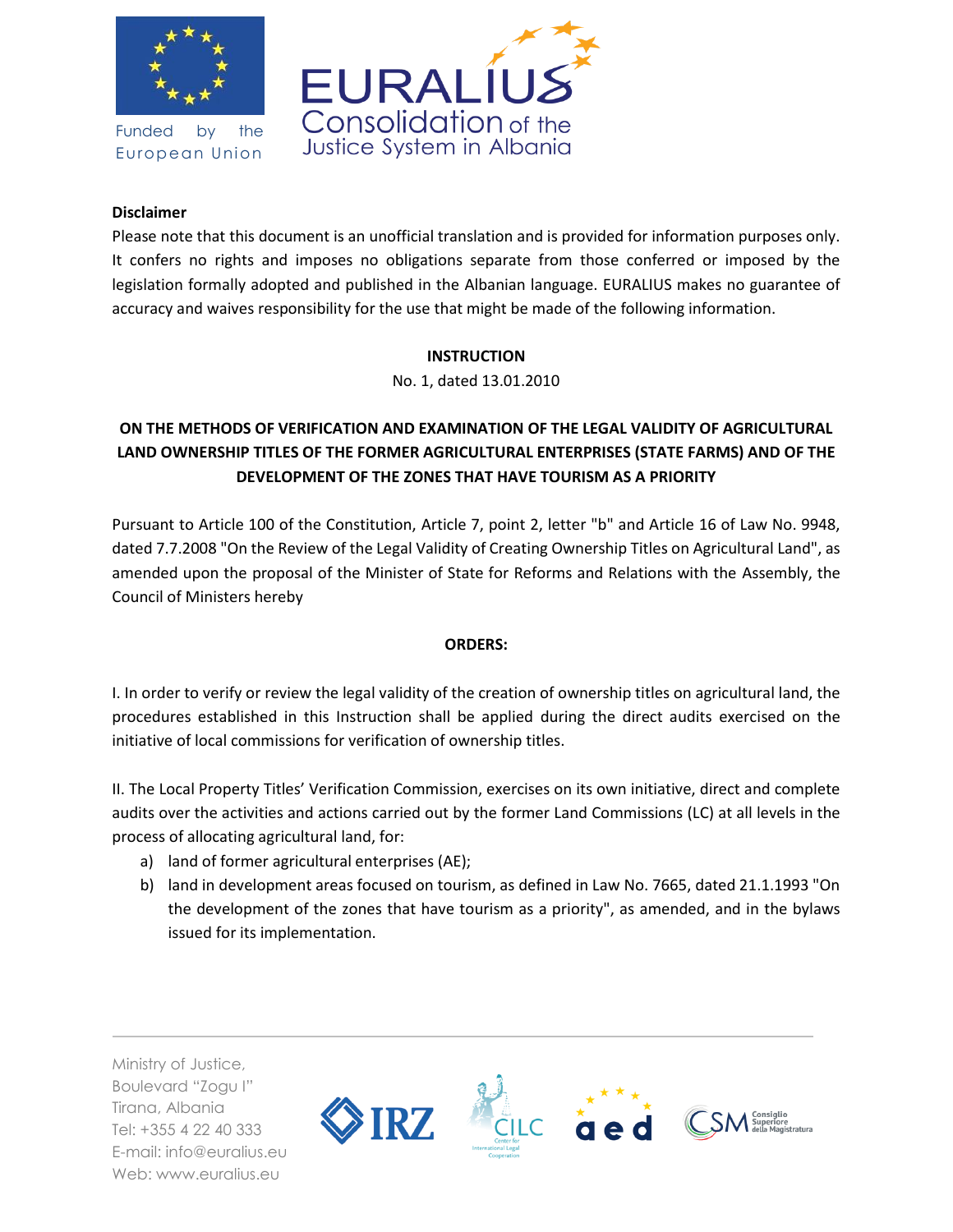

III. The director of the local commission, based on the annual program approved for audit activities and verifications, prepares the audit order, which is approved by the prefect of the district. The order specifies:

- a) the object of audit, the territory of the commune, village, former AE sector or development zone with tourism as a priority for the respective village;
- b) the purpose of the audit and the verification of the legal validity of the creation of ownership titles on agricultural land by former land commissions at all levels;
- c) the composition of the audit group with members of the LCs;
- ç) the term of audit;
- d) the deadline for submission of the final audit report and draft decisions, to be submitted for approval to the local commission.

VI. In order to collect the documents to be checked, the director of the local commission shall prepare and sign with the prefect a request that addresses the following institutions:

- 1. To the Local Office of Immovable Property Registration (LOIPR), requesting:
	- a) the list of deeds for the acquisition of the agricultural land ownership, according to the template in annex "A", attached to this instruction, for the surface, which is subject to examination;
	- b) a photocopy of the list of agricultural land acquisition records and the available registration maps for which will be carried out the verification or examination of the legal validity;
	- c) the legal status of ownership of the parcels, according to the list set forth in letter "a" of point 1, for which will be performed the verification or examination of the legal validity according to the template in annex "A" attached to this instruction;
	- ç) any other related documentation, which the local commission may deem necessary for the administrative examination.

Upon receipt of the request from the local commission, the local office of registration of immovable properties shall not register any document for the land surface which subject to verification and shall not provide any service for the deeds of acquisition of agricultural land ownership, which, in any case, are not part of the list as per annex "A", without sending it first for verification to the local commission.

2. To the land administration and protection section at the regional council requesting:

- a) data on the agricultural land, available to be allocated according to village on 1.8.1991, for the former agricultural cooperatives or on 1.10.1992, for the former agricultural enterprises.
- b) data on the agricultural land norm per capita in m2, according to villages, on 1.8.1991 for the former agricultural cooperatives or on 1.10.1992, for the former agricultural enterprises, indicating the necessary indicators, in accordance with the decision no.255, dated 2.8.1991 of the Council of Ministers "On the criteria for distributing agricultural land", as amended;
- c) certified copy of the documents (decisions) it possesses on the activity and actions carried out by the former land commissions of the village, commune, district council, regional council, on the land distribution process for the whole period it has been operational;

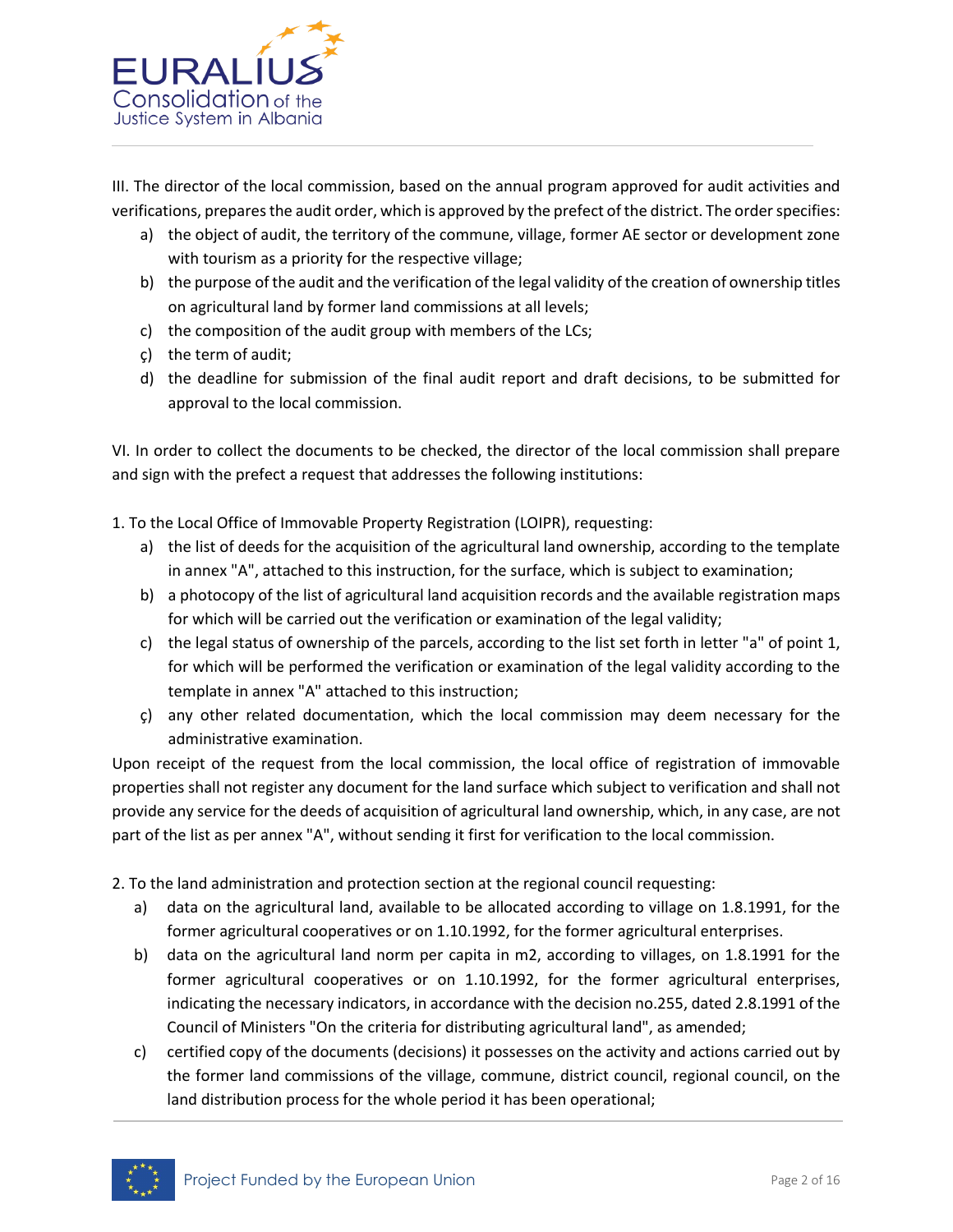

- ç) maps (scale 1:5000) and cadastral registries (parcel books), dated 1.8.1991, according to village, for former agricultural cooperatives and former agricultural enterprises, whose territories are subject to verification;
- d) the list of the founding owners for the villages of former agricultural enterprises and the documentation file, on which is based their status of "founder";

The land management and protection section at the Regional Council, upon receiving a request from the local commission on the land which is subject to verification, shall not send any deed of acquisition of agricultural land ownership for registration at the local immovable property registration office, but shall send it first for verification to the aforementioned commission.

3. To the mayor of the commune / municipality, requesting:

- a) data on the area of agricultural land made available for allocation to the villages on 01.08.1991 for former agricultural cooperatives or on 1.10.1992 for former agricultural enterprises (maps on scale 1: 5000 and books of parcels);
- b) data on the number of persons in villages, on 1.8.1991 for former agricultural cooperatives or on 1.10.1992 for former agricultural enterprises (from the registers of the civil status office);
- c) the list of members of the former agricultural cooperatives, when its former lands extend to the development zone which has tourism as a priority, as well as the list of employees of the former agricultural enterprise (according to the registers in the archive of the commune);
- ç) data on the agricultural land norm in m2 per capita, according to villages, on 1.08.1991 for former agricultural cooperatives or on 1.10.1992 for former agricultural enterprises, establishing the necessary indicators, in accordance with the decision of the Council of Ministers No.255, dated 2.8.1991 (according to the technical Instructions forms of the Minister of Agriculture dated 17.8.1991);
- d) certified copy of the documentation (decisions) it possesses for the activities and actions carried out by the former commissions of villages and communes in the land allocation process for the entire period of operation;
- e) dh) the list of the founding owners for the villages of former agricultural enterprises and the documentation file, on which is based their status of "founder";
- f) Any other information the local commission deems necessary for the full performance of the audit.

4. To the urban planning section, at the regional council, requesting:

- a) the map of the development zone which has tourism as a priority, defined in accordance with the law no. 7655, dated 21.1.1993, as amended, and the bylaws issued to its implementation;
- b) the map of the boundary construction line for each village, which is subject to examination.

5. To the Regional Office of State Archives, requesting the documentation available for the allocation of the agricultural land, on the land, which is subject to audit.

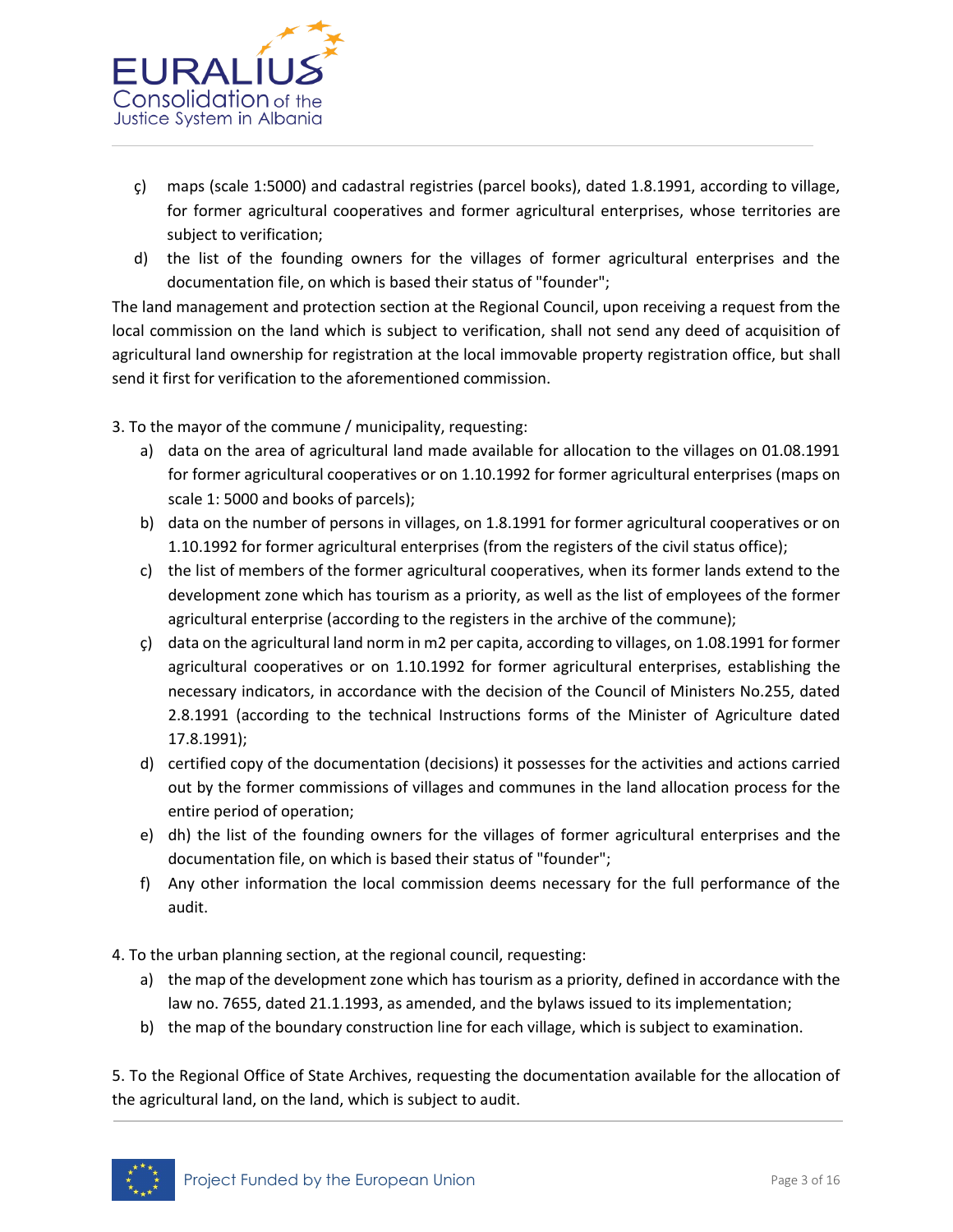

6. To the Social Insurance Institute, requesting to confirm, whether the beneficiaries of the agricultural land have been members of the former agricultural cooperatives on 1.8.1991, or employees of the former agricultural enterprises on 1.10.1992, according to the deeds of acquiring ownership of the agricultural land, for which will be carried out the revision of the legal validity.

V. After gathering the aforementioned documentation, the local commission shall compile the list of the deeds of acquisition of agricultural land ownership, administered for this area (territory), and commences the procedure for reviewing the legal validity of each deed of acquisition of the agricultural land ownership, in accordance with the criteria set out in Articles 2, 3 and 4 of Law No.9948, dated 7.7.2008, as amended.

VI. When, after verification or examination of the legal validity of the deeds of acquisitions of agricultural land ownership, it results that:

1. the deeds were created in accordance with the criteria set out in Articles 2, 3 and 4 of the law no. 9948, dated 7.7.2008, the LC declares, through a decision, the legal validity of the creation of these deeds and prepares the new deed for reconfirmation, in accordance with the template in annex "B", attached to this instruction. This deed is prepared in three copies, of which:

- a) a copy enclosed with binding stamp to the photocopy of the deed of acquisition of the agricultural land ownership is sent to the local immovable property registration office, in order to be attach to the original deed of acquisition of the agricultural land ownership;
- b) a copy shall be given to the representative with a power of attorney from the agricultural family;
- c) a copy, together with the deed of acquisition of the agricultural land ownership and the newly created documentation, is kept in the relevant file of the local commission.
- d) The local commission keeps a special register for the registration of the reconfirmed agricultural land ownership deeds, which is prepared according to the template in annex "C", attached to this instruction, while the content of the pages is in accordance with the template in annex "D", attached to this instruction.

2. Deeds have been created in violation of the criteria set out in Articles 2, 3 and 4 of Law No. 9948, dated 7.7.2008, as amended, the Local Commission shall decide on the invalidation of the title of ownership and addresses the court requesting declaration of the invalidity of the agricultural land ownership deed, its abrogation and return of the property to the state, in accordance with Articles 9 and 10 of the abovementioned law.

3. Deeds, have been created in part, for a part of the land, in accordance with the criteria set out in Articles 2, 3 and 4 of Law No. 9948, dated 7.7.2008, and partially in violation of these criteria, the LC decides as follows:

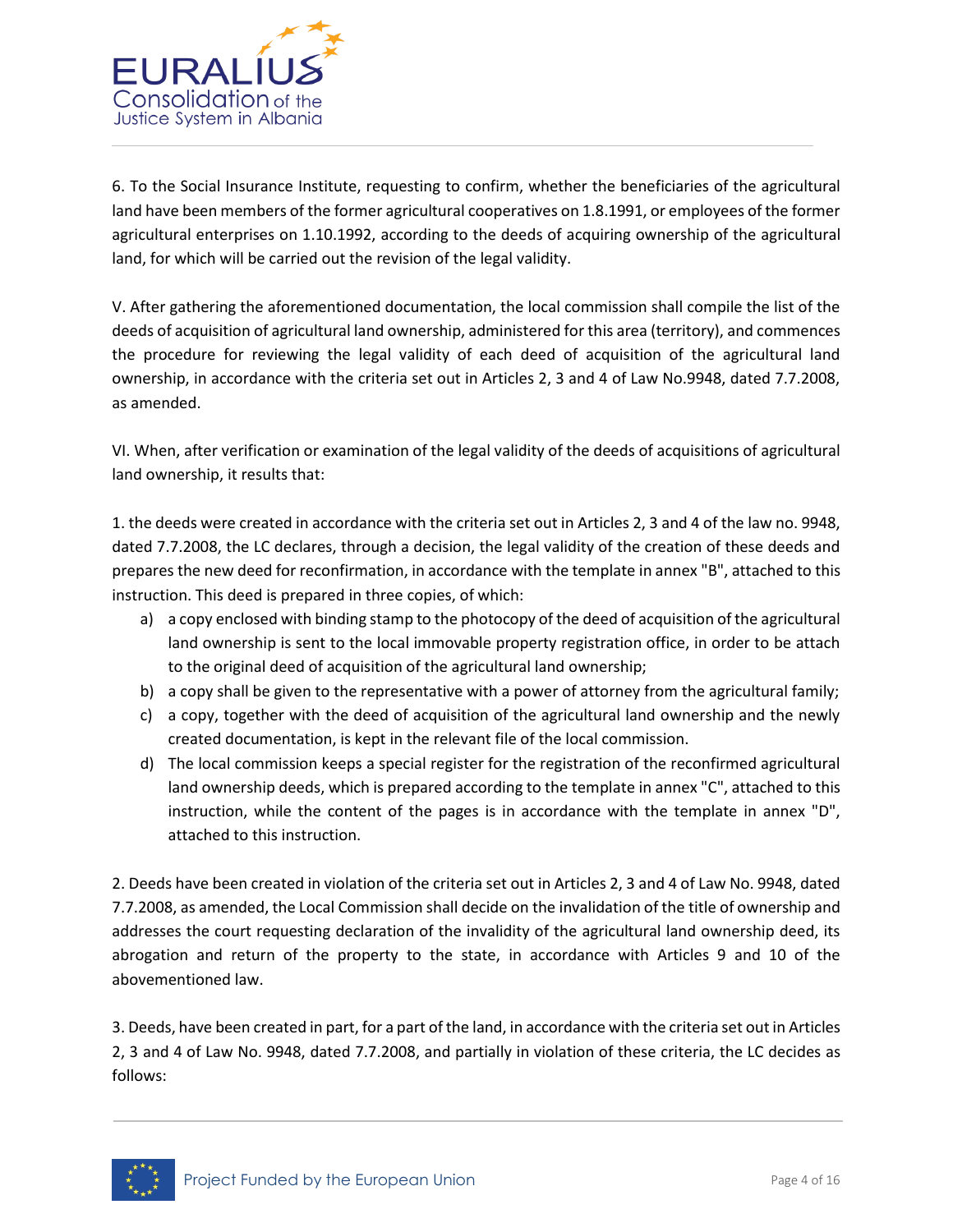

- a) When the state interest is infringed, it declares partial legal invalidity of the ownership title and addresses the court with a request for declaring partial invalidity of the deed of acquisition of the agricultural land ownership, partial abrogation and return of the property to state ownership, in accordance with Articles 9 and 10 of the abovementioned law.
- b) When the interest of the agricultural family benefiting of the agricultural land ownership land deed is violated, it decides on its completion. The decision is titled "Decision to complete the deed of acquisition of the agricultural land ownership" and is prepared in three original copies, of which:
	- a copy enclosed by binding stamp to the photocopy of the deed of acquisition of the agricultural land ownership is sent to the local immovable property registration office to be attached to the original deed of acquisition of the agricultural land ownership;
	- a copy is given to the representative with a power of attorney from the agricultural family;
	- a copy, together with the deed of acquisition of the agricultural land ownership and the created documentation, is kept in the relevant file of the local commission.

The local commission has the obligation to keep a special register for all the deeds of acquisitions of agricultural land ownership, which it decides to complete. The cover of this register is entitled "Register of Decisions for Completion of Deeds of Acquisitions of Agricultural Land ownership", whereas on the pages of this register shall be recorded the data of the agricultural land ownership deed, which is being completed, the data of the decision to complete the agricultural land ownership deed as well as its enacting clause.

In no case, shall the fulfilment of the deficiencies or irregularities of the agricultural land ownership acquisition deed aim:

- the change of legal status of ownership;

- the increase of the agricultural land area more than the surface determined in the deed of acquisition of the agricultural land ownership.

- changing the location of the parcels set out in the deed of acquisition of the agricultural land ownership.

VII. If during the audit of the documentation on the activity and the actions performed by the former land commissions at all levels in the process of the allocation of agricultural land for the entire period of operation, identifies actions defined in point 1 of article 15 of the Law No. 9948, dated 7.7.2008, as amended, the LC shall have the responsibility to file a criminal charge with the justice authorities.

VIII. At the end of the process of verification or examination of the legal validity of the creation of ownership titles on agricultural land, is drawn the final audit report on the land surface, subject to audit, a copy of which is sent to the Technical Secretariat to be submitted to the Governmental Land Committee, together with relevant decisions.

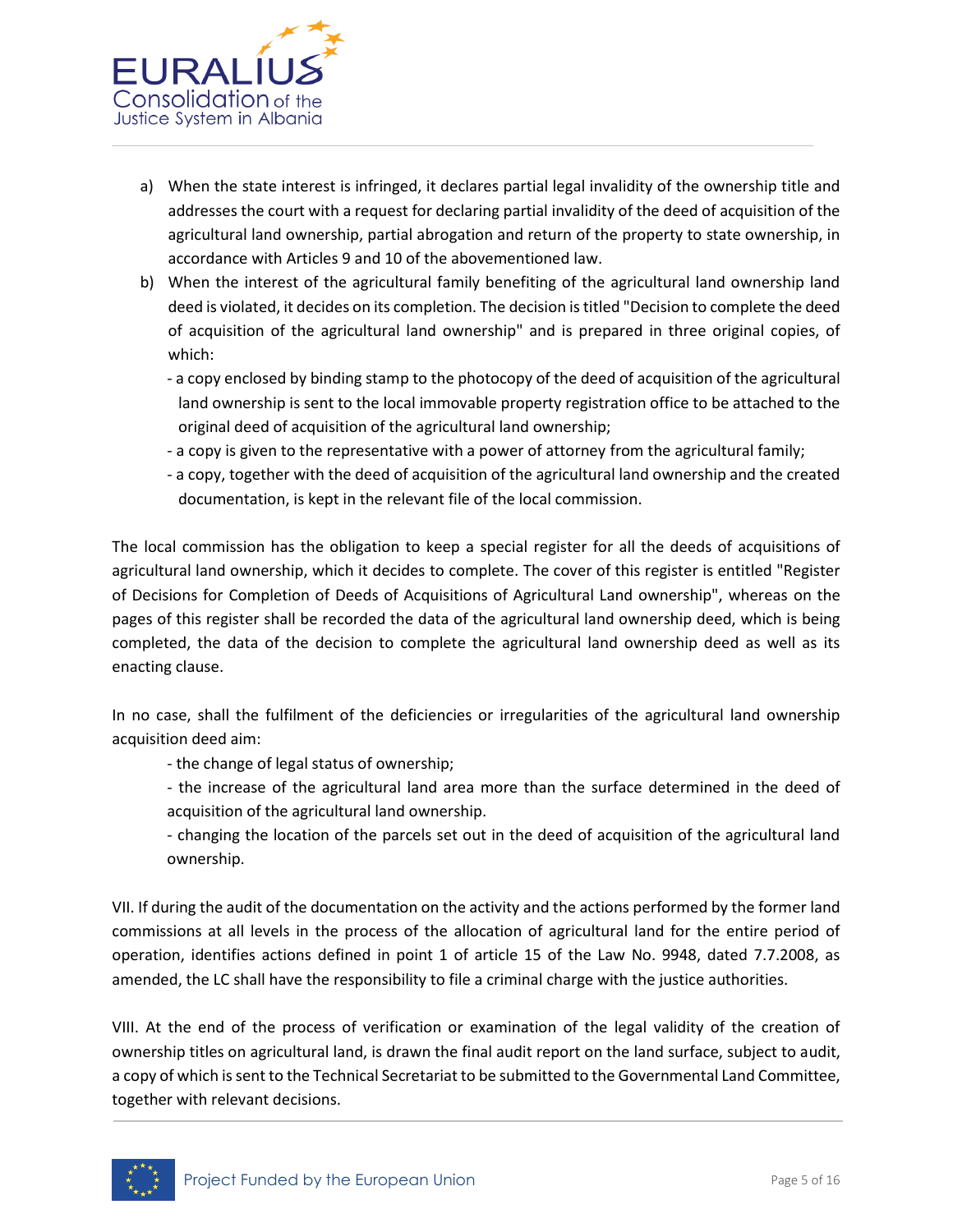

IX. The local commission follows the same audit procedure also for the cases of audit of the activity and of the actions carried out by the former land commissions of all levels, in the process of allocation of agricultural land, also for other areas of agricultural land that do not meet the conditions set out in point I of this Instruction, but should be checked as a result of various information submitted by state institutions whose activity is related to ownership of agricultural land.

X. The Minister of the Interior, the Minister of Justice, the Minister of Agriculture, Food and Consumer Protection and the Governmental Land Committee shall be responsible for the enforcement of this Instruction for their respective institutions.

XI. The technical secretariat, at the Governmental Land Commission, and the local commissions on legal validity of the creation of ownership titles on agricultural land shall be responsible for the enforcement of this Instruction.

This instruction shall enter into force after its publication in the Official Gazette.

The Prime Minister Sali Berisha

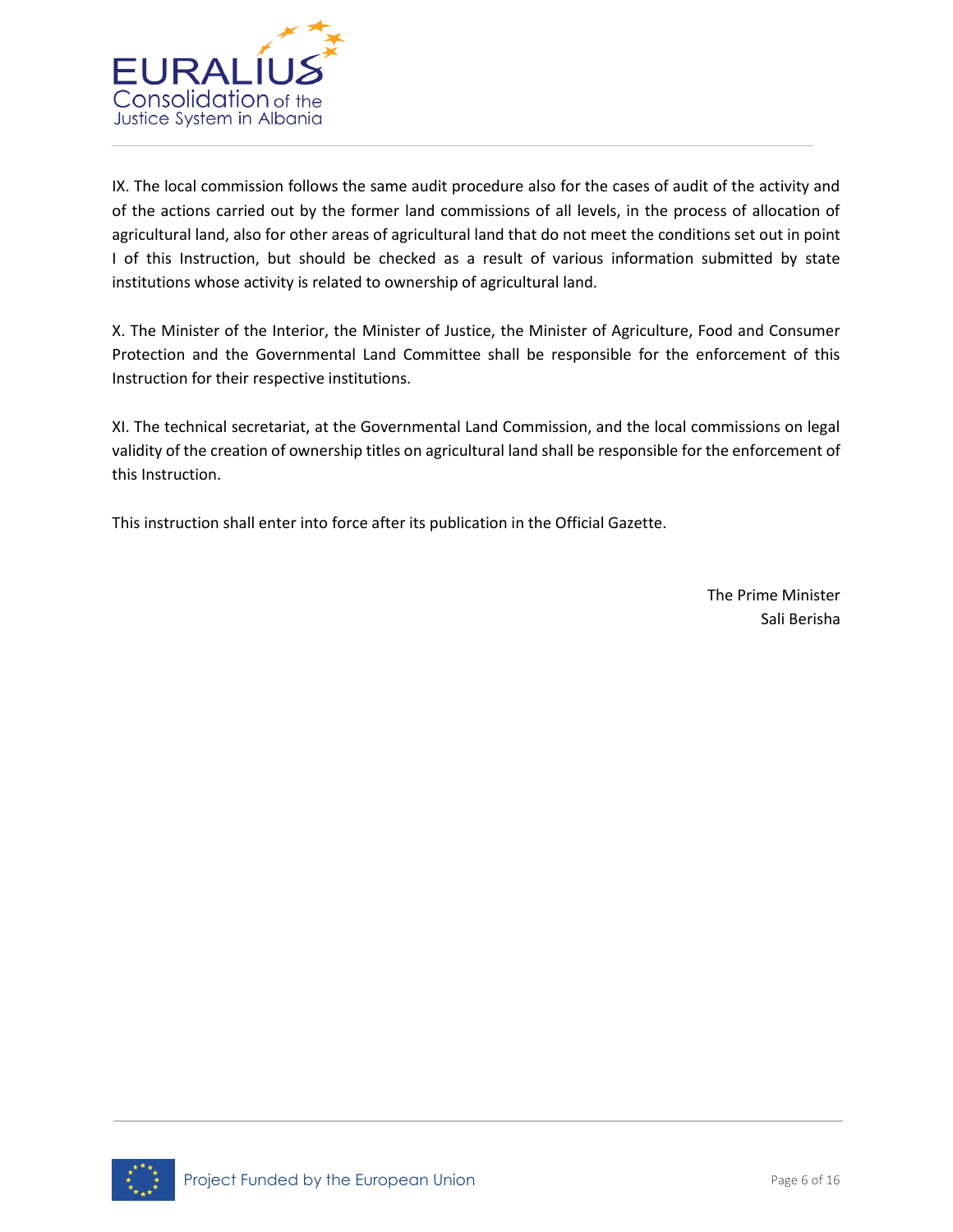

Annex A

## LIST OF ALODs OF THE VILLAGE\_\_\_\_\_\_\_, COMMUNE\_\_\_\_\_\_\_ DISTRICT\_\_\_\_\_\_\_ ADMINISTERED IN THE LORIP TO DATE\_\_\_\_\_\_

| <b>No</b>        | <b>ALOD</b><br>No. | <b>ALOD</b><br><b>Date</b> | Representative<br>of the<br>agricultural<br>family | <b>ALOD</b><br>parcels | in m2 | item | Surface Cadastral Transaction Other<br>yes/no |  |
|------------------|--------------------|----------------------------|----------------------------------------------------|------------------------|-------|------|-----------------------------------------------|--|
| $\vert$ 1        |                    |                            |                                                    |                        |       |      |                                               |  |
|                  |                    |                            |                                                    |                        |       |      |                                               |  |
|                  |                    |                            |                                                    | Overall surface        |       |      |                                               |  |
| $\overline{2}$   |                    |                            |                                                    |                        |       |      |                                               |  |
|                  |                    |                            |                                                    |                        |       |      |                                               |  |
|                  |                    |                            |                                                    |                        |       |      |                                               |  |
|                  |                    |                            |                                                    |                        |       |      |                                               |  |
|                  |                    |                            |                                                    | Overall surface        |       |      |                                               |  |
| $\overline{3}$ . |                    |                            |                                                    |                        |       |      |                                               |  |
|                  |                    |                            |                                                    |                        |       |      |                                               |  |
|                  |                    |                            |                                                    | Overall surface        |       |      |                                               |  |
| 4                |                    |                            |                                                    |                        |       |      |                                               |  |
|                  |                    |                            |                                                    |                        |       |      |                                               |  |
|                  |                    |                            |                                                    | Overall surface        |       |      |                                               |  |
| 5                |                    |                            |                                                    |                        |       |      |                                               |  |
|                  |                    |                            |                                                    |                        |       |      |                                               |  |
|                  |                    |                            |                                                    | Overall surface        |       |      |                                               |  |
| 6                |                    |                            |                                                    |                        |       |      |                                               |  |
|                  |                    |                            |                                                    |                        |       |      |                                               |  |
|                  |                    |                            |                                                    | Overall surface        |       |      |                                               |  |

#### REGISTRAR Page 1 of 5

Signature Stamp

\_\_\_\_\_\_\_\_\_\_\_\_\_\_\_\_\_\_\_\_\_\_\_\_\_\_\_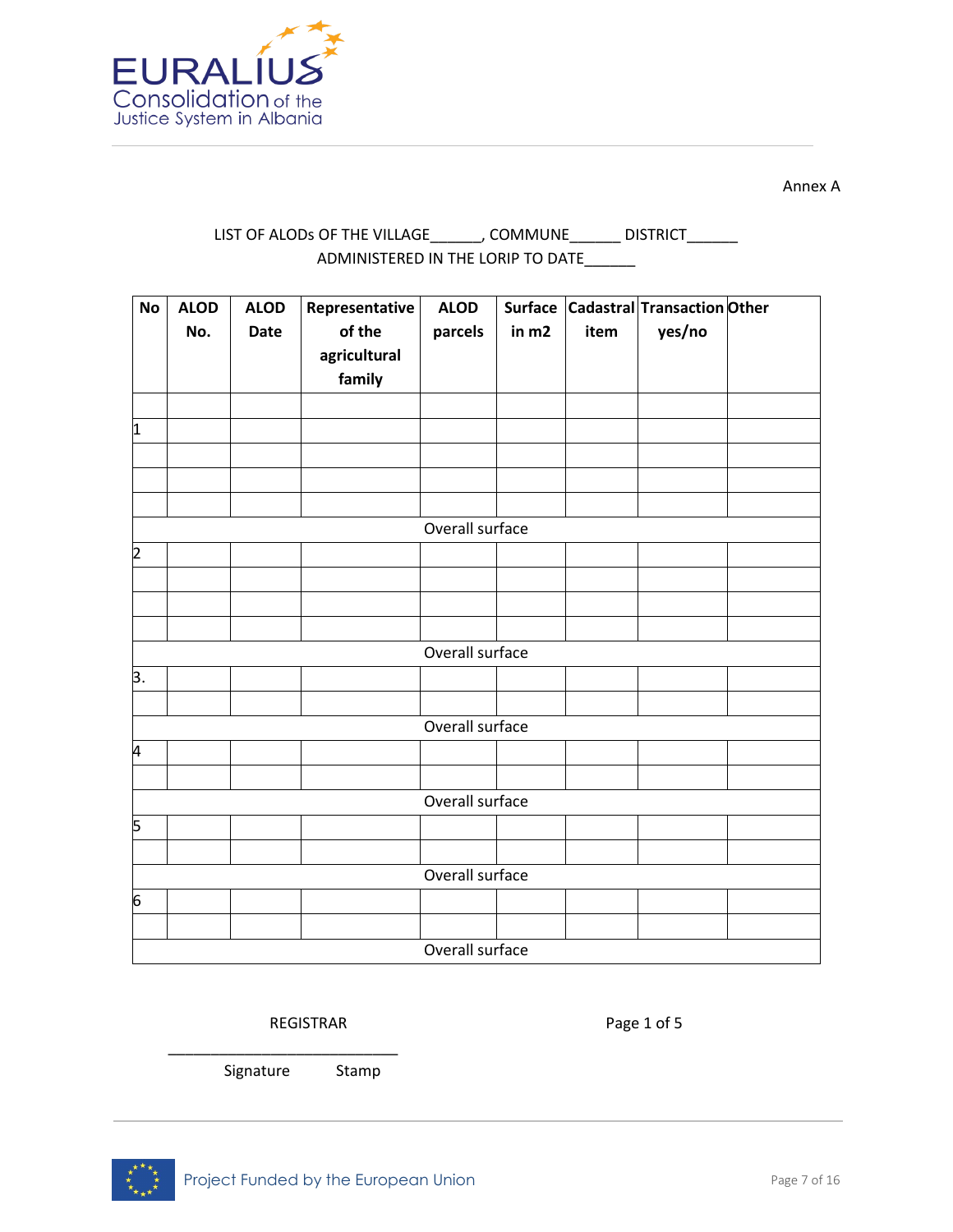

Annex B



#### **REPUBLIC OF ALBANIA**

**REGION \_\_\_\_\_\_\_\_\_\_\_\_\_**

#### **LOCAL COMMISSION FOR VERIFICATION OF AGRICULTURAL LAND OWNERSHIP TITLES**

Reg. No. \_\_\_\_\_\_\_\_\_\_\_\_

## **DEED FOR RECONFIRMATION**

#### **OF THE AGRICULTURAL LAND OWNERSHIP TITLE**

Pursuant to Law No. 9948, dated 07.07.2008 "On the examination of the legal validity of ownership titles on agricultural land", and the relevant bylaws, the local commission for verification of agricultural land ownership titles by decision no. \_\_\_\_\_\_, dated \_\_\_\_\_, decided to reconfirm the deed of acquisition of land ownership no. \_\_\_\_\_\_, date \_\_\_\_\_, in the name of Mr. \_\_\_\_\_, issued by the land commission of the village \_\_\_\_\_\_, commune\_\_\_\_\_\_, which contains the following parcels:

| No.        |                           | Location      |                   | <b>Surface</b> | <b>Cadastral item</b> |  |  |
|------------|---------------------------|---------------|-------------------|----------------|-----------------------|--|--|
|            | Name of the<br>No. of the |               | No. of the parcel |                |                       |  |  |
|            | parcel                    | parcel 1:5000 | 1:2500            |                |                       |  |  |
| $\vert$ 1. |                           |               |                   |                |                       |  |  |
|            |                           |               |                   |                |                       |  |  |
|            |                           |               |                   |                |                       |  |  |
|            |                           |               |                   |                |                       |  |  |
|            |                           |               |                   |                |                       |  |  |

This document is prepared in three copies:

1. A copy is sent to the IPRO to be attached to the deed of acquisition of the agricultural land ownership. 2. A copy shall be given to the representative with a power of attorney from the agricultural family. 3. A copy shall be kept in the respective file of the local commission and shall be registered in the special register "On registration of the reconfirmed deeds of acquisition of the agricultural land ownership"

LC DIRECTOR PREFECT



\_\_\_\_\_\_\_\_\_\_\_\_\_\_\_\_\_\_ \_\_\_\_\_\_\_\_\_\_\_\_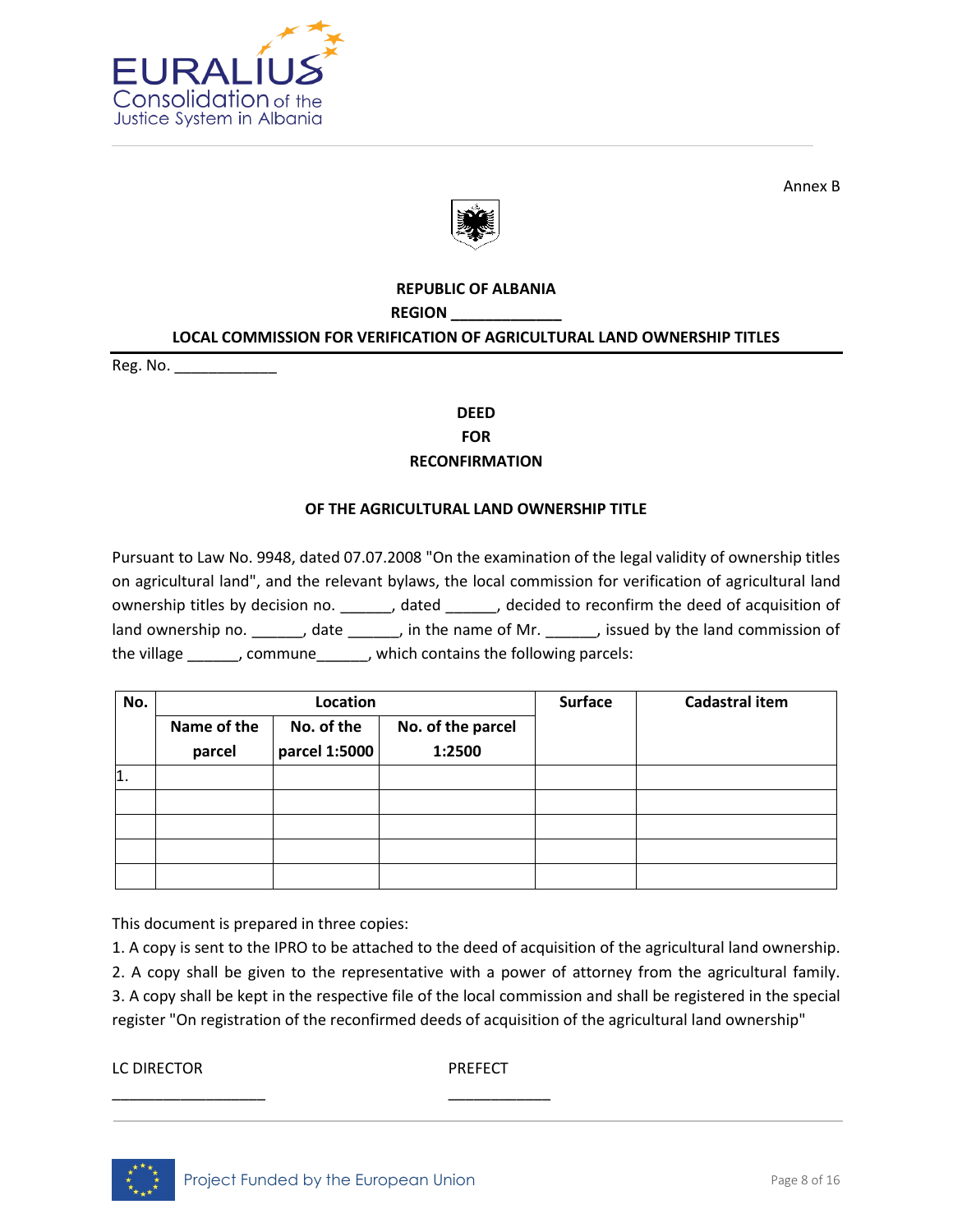

Annex C

## **REGION \_\_\_\_\_\_\_\_\_\_\_\_\_\_\_\_**

## **LOCAL COMMISSION FOR VERIFICATION OF AGRICULTURAL LAND OWNERSHIP TITLES**

## **THE REGISTER OF THE RECONFIRMED DECISIONS FOR THE DEEDS OF ACQUISITION OF AGRICULTURAL LAND OWNERSHIP**

Annex D Page 1 of 15

|                |     |      | No. Decision Decision Representativ DAALO |        |             | DAALO Village Commune Cadastr Date of Signature |         |                |             |
|----------------|-----|------|-------------------------------------------|--------|-------------|-------------------------------------------------|---------|----------------|-------------|
|                | No. | date | e of the                                  | number | <b>Date</b> |                                                 | al zone | submiss of the |             |
|                |     |      | agricultural                              |        |             |                                                 |         | ion to         | Director of |
|                |     |      | family                                    |        |             |                                                 |         | the            | the LC      |
|                |     |      |                                           |        |             |                                                 |         | <b>LIPRO</b>   |             |
| 1              |     |      |                                           |        |             |                                                 |         |                |             |
| $\overline{c}$ |     |      |                                           |        |             |                                                 |         |                |             |
| þ              |     |      |                                           |        |             |                                                 |         |                |             |
| 4              |     |      |                                           |        |             |                                                 |         |                |             |
| 5              |     |      |                                           |        |             |                                                 |         |                |             |
| 6              |     |      |                                           |        |             |                                                 |         |                |             |
| 7              |     |      |                                           |        |             |                                                 |         |                |             |
| 8              |     |      |                                           |        |             |                                                 |         |                |             |
| 9              |     |      |                                           |        |             |                                                 |         |                |             |
| 10             |     |      |                                           |        |             |                                                 |         |                |             |
| 11             |     |      |                                           |        |             |                                                 |         |                |             |

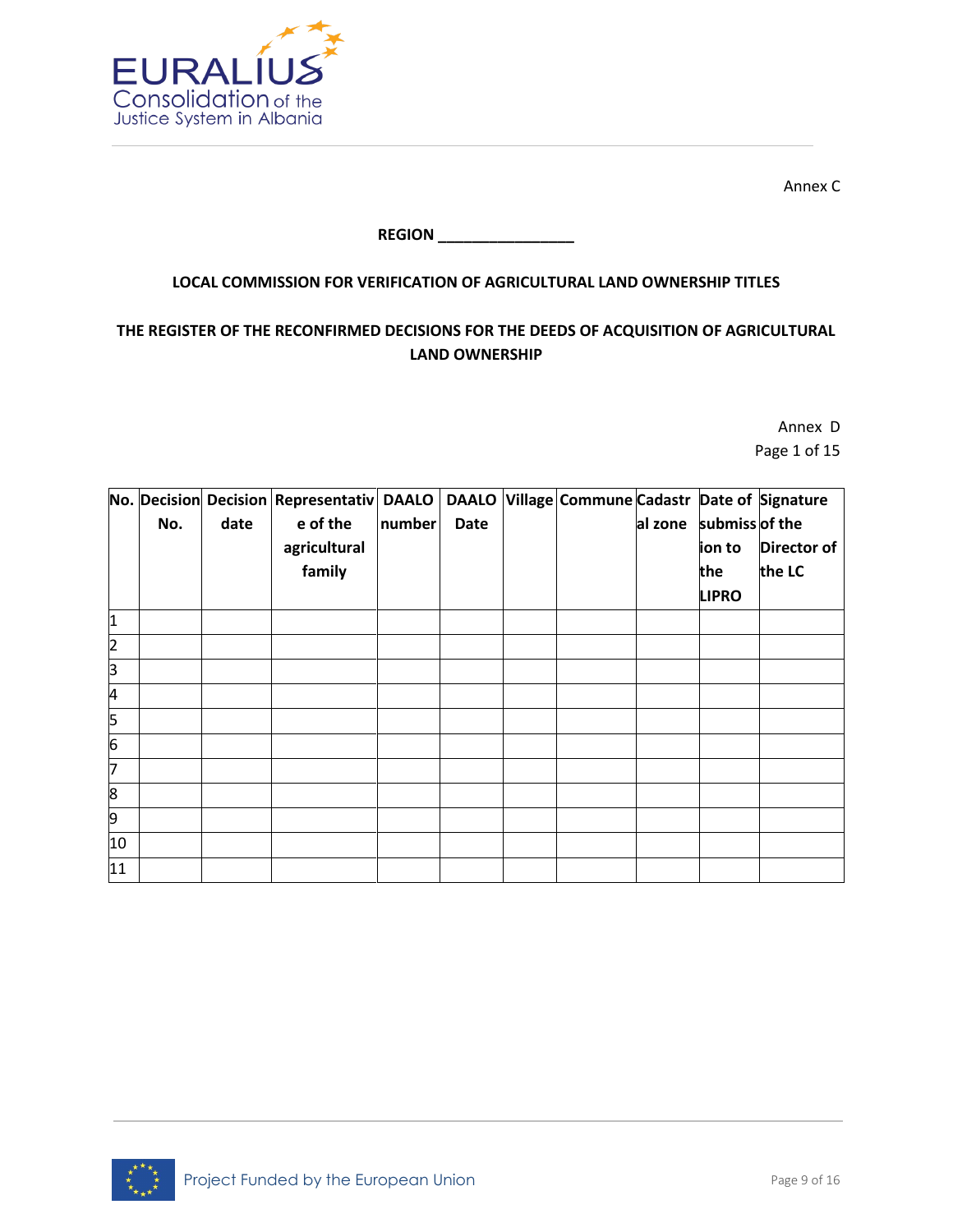

### **INSTRUCTION** No.2, dated 13.1.2010

# **ON THE METHOD OF VERIFICATION AND EXAMINATION OF THE LEGAL VALIDITY OF AGRICULTURAL LAND OWNERSHIP TITLES BY THE LOCAL COMMISSIONS FOR VERIFICATION OF THE OWNERSHIP TITLES, UPON REQUEST OF INDIVIDUALS AND INSTITUTIONS**

Pursuant to Article 100 of the Constitution, Articles 7, point 2, letter "a" and 16 of Law No. 9948, dated 7.7.2008, " On the examination of the legal validity of ownership titles on agricultural land", as amended, upon proposal of the Minister of State for Reforms and Relations with the Assembly, the Council of Ministers hereby

## **ORDERS:**

A. Local commissions for verification of ownership titles (LC) shall carry out the verification or examination of the legal validity of the agricultural land ownership titles, when the application is submitted by:

I. Local Immovable Property Registration Offices (LIPRO).

The local immovable property registration office sends to the LC a request for verification or examination of the legal validity of the deed of the land ownership acquisition together with the relevant report, when, based on letter "ç" of point 2/1 , of Instruction No. 2, dated 8.4.2009, of the Council of Ministers, it concludes that the original registration of the agricultural land has deficiencies or has been done in violation of the law because:

- a) one or more elements of the form or content, in the land ownership acquisition deed, as defined in point 1 of this Instruction, are missing. In these cases, the LC shall decide to:
- i. Refuse examination of the request, when the land ownership acquisition deed (original document, certified copy, duplicate or notarized photocopy) does not meet at least one of the requirements set out in letters "a", "b" "ç" of point 1, of the Instruction of the Council of Ministers no.2, dated 8.4.2009.
- ii. (ii) proceed with the examination of the request, when it results that the land ownership acquisition deed (original document, certified copy, duplicate or notarized photocopy) does not meet at least one of the requirements set out in letters "c", "d" and "f" of point 1, of the instruction no.2, dated 8.4.2009, of the Council of Ministers.
	- b) the land ownership acquisition deed is not administered by the registration office or when the administered document is a non-notarized copy, even though the registration is completed. For the requests submitted for these cases the LC decides to not carry out their examination. c) was performed on the basis of the land ownership acquisition deed, under the note "Duplicate". In these cases the LC decides to carry out the examination of the submitted request.

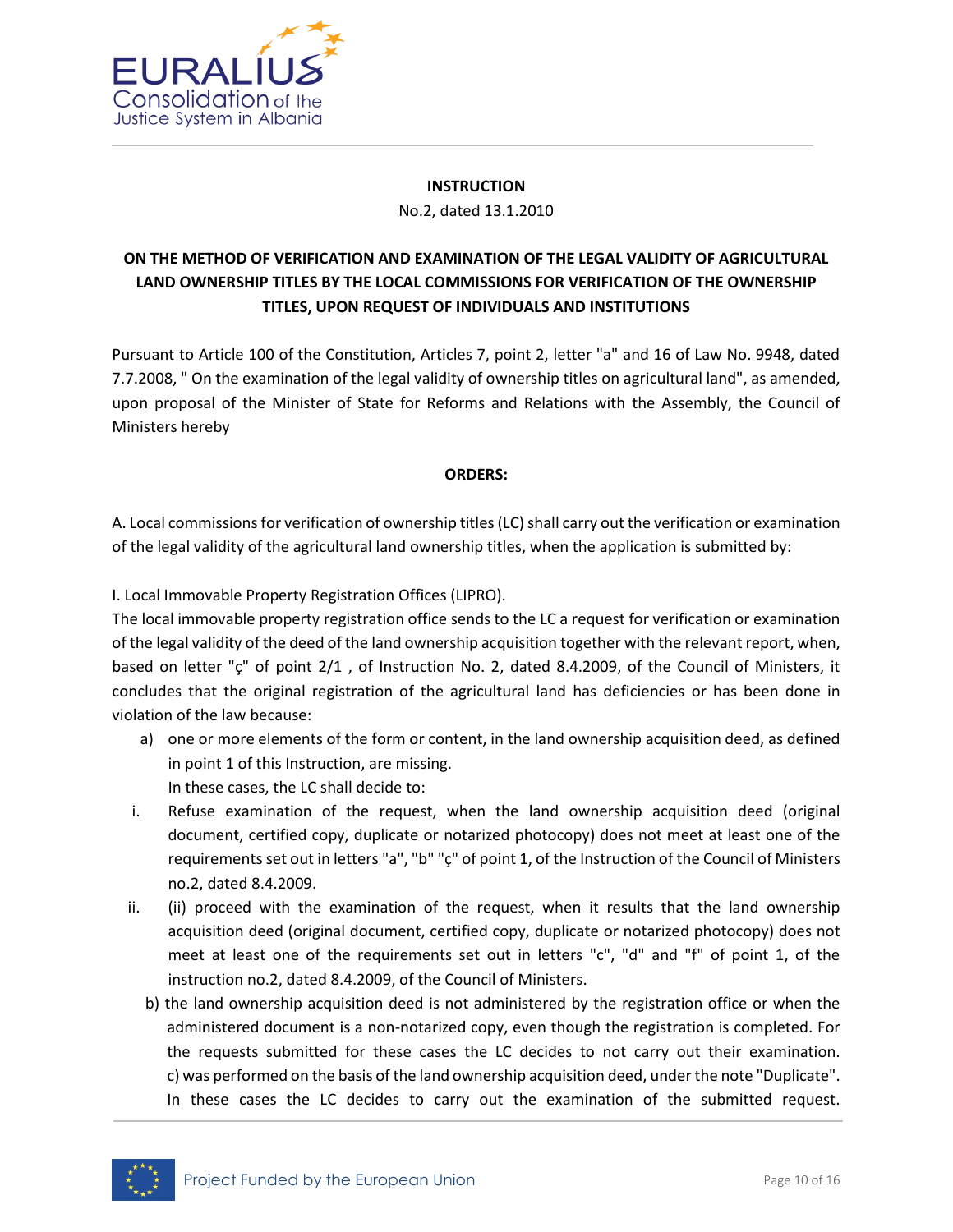

ç) the total surface of all assets provided in the agricultural land ownership acquisition deed, results smaller than the surface of these assets, measured during the initial registration and reflected in the assets cards. The LC decides to examine the request filed for these cases only when the claimant has determined exactly what should be verified or examined in the relevant land ownership acquisition deed.

2. When the LC has decided to proceed with the examination of the above-mentioned requirements, it shall collect the necessary documentation, addressing the following institutions:

- a) the mayor of the respective municipality / commune, requesting on:
	- i. the area of the agricultural land provided for allocation according to villages, on 1.8.1991, for former agricultural cooperatives or, on 1.10.1992, for former agricultural enterprises;
	- ii. the number of people, according to the villages, dated 1.8.1991, for former agricultural cooperatives, or on 1.10.1992, for former agricultural enterprises;
	- iii. the agricultural land rate, in m2, per capita, according to the villages, on 1.8.1991, for former agricultural cooperatives or, on 1.10.1992, for former agricultural enterprises, specifying the essential indicators defined in the Decision of the Council of Ministers no. 255, dated 2.8.1991;
	- iv. confirmation whether the land ownership acquisition deed for the area of the agricultural land has been issued for other people, according to the deed being verified or examined;
	- v. any other information deemed necessary for a fair settlement of the claim.
- b) the section on land administration and protection in the district council, which is required to:
	- i. provide confirmation of the cadastral item for the parcel / parcels, in accordance with the land ownership acquisition deed submitted for verification or examination;
	- ii. the area of the agricultural land, for the village where is located the area defined in the agricultural land ownership acquisition deed, submitted for verification or examination, made available for allocation on 1.8.1991 for former agricultural cooperatives, or on 1.10.1992, for former agricultural enterprises;
	- iii. the agricultural land norm, in m2, per capita, for the village where is located the area specified in the agricultural land ownership acquisition deed, submitted for verification or examination, on 1.8.1991, for former agricultural cooperatives, or on 1.10.1992, for former agricultural enterprises, specifying the essential indicators set forth in the Council of Ministers Decision No.255, dated 2.8.1991.
- c) the local immovable property registration office, which is required to confirm the current legal status of ownership, for the parcel / parcels, in accordance with the agricultural land ownership acquisition deed, for which the verification or examination of the legal validity will be carried out.
- $\zeta$ ) The Social Insurance Institute, which is required to confirm whether the beneficiaries of the agricultural land, in accordance with the agricultural land ownership acquisition deed, for which

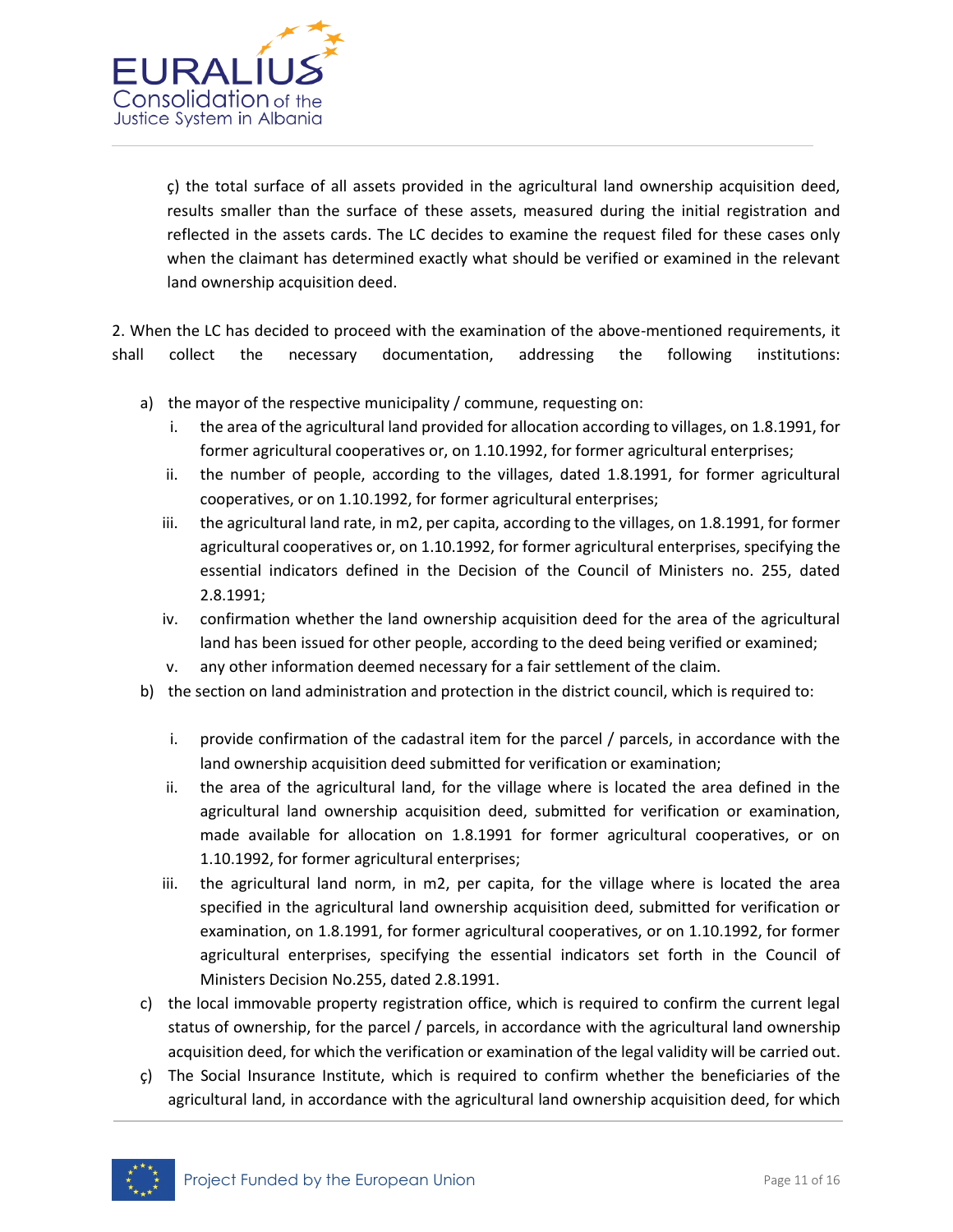

the verification or examination of the legal validity will be carried out, have been members of the former agricultural cooperative on 1.08. 1991, or employees of former agricultural enterprises on 1.10.1992.

II. Sections of land administration and protection in the regional council.

1. The Land Administration and Protection Section, in the Regional Council, sends to the LC a request for verification or examination of the legal validity of the creation of the agricultural land ownership acquisition deed, along with the relevant report, based on points 4 4/1, of Instruction of the Council of Ministers No. 2, dated 8.4.2009, when it finds that the agricultural land ownership acquisition deed was done in infringement of the law, because:

a) the beneficiary has not been subject to treatment with agricultural land, according to one of the following legal acts, laws and bylaws: Law No. 7501, dated 19.7.1991, "On the Land", as amended, Law No. 8053, dated 21.12.1995 "On the transfer of ownership of agricultural land without remuneration ", Law No. 8312, dated 26.3.1998, "On the unaltered agricultural land", and Decision of the Council of Ministers No. 452, dated 17.10.1992 " On Restructuring State Enterprises", as amended.

- a) In these cases, the LC shall decide to examine the submitted applications.
- b) The agricultural land ownership acquisition deed does not contain all the elements defined in point 1, of the Instruction of Council of Ministers No. 2, dated 8.4.2009.
- c) On the claims submitted in these cases, the LC shall decide to:
	- i. not proceed with the examination of the claim when the agricultural land ownership acquisition deed (original, certified copy, duplicate or notarized copy) does not meet at least one of the requirements set out in letters "a", "b" and "ç" of point 1 of the Instruction of the Council of Ministers no.2, dated 8.4.2009.
	- ii. proceed with the examination of the claim when it results that the agricultural land ownership acquisition deed (original, certified copy, duplicate or notarized photocopy) does not meet at least one of the requirements set out in letters "c", "d "and" f ", of point 1 of the Instruction of the Council of Ministers No.2, dated 8.4.2009.
- ç) when the design for the submitted requests has not been confirmed by the respective commune / municipality.

The LC, shall initially decide to proceed with their examination and should it result that the deed is regular, it must accompany it with a design, whose surface is consistent with the one defined in the deed. The design is initially prepared by the citizen with a licensed topographer and after the verification from the topographer of the LC, it gets the confirmation of the local commission.

2. When the LC decides to proceed with the examination of the above-mentioned requests, it requires the documentation specified in letters "a", "b", "c" and "ç" of point 2 of Chapter A of this Instruction.

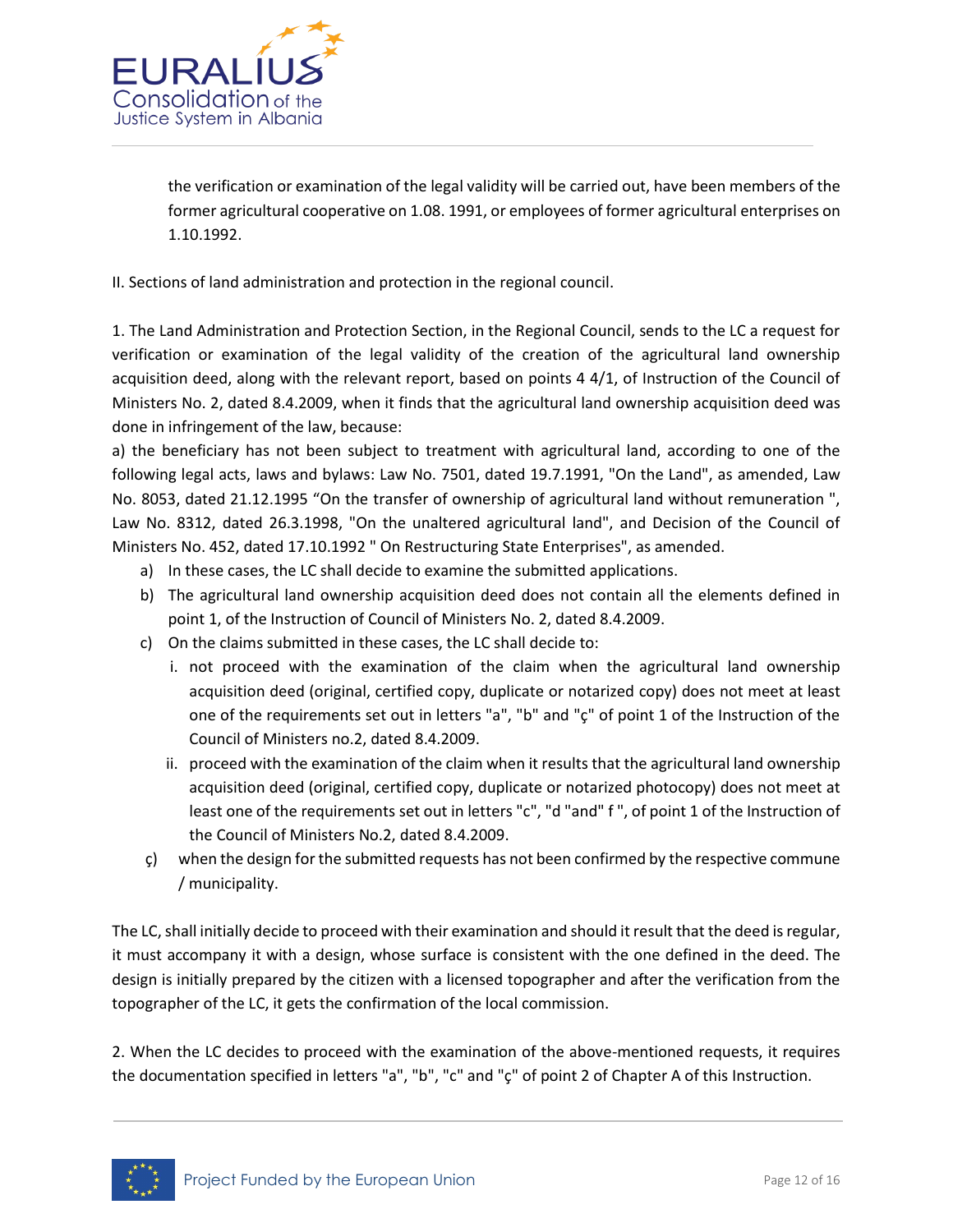

B. Upon receipt of the request and relevant report from the local immovable property registration offices and land administration and protection sections, the local commission has the obligation to notify the persons whose rights and legitimate interests may be affected , as a result of the actions taken during the administrative proceeding, when these persons can be identified, and initiates the procedure for reviewing the legal validity of the creation of the deed of acquisition of the agricultural land ownership.

C. When after verification or examination of the legal validity of the creation of the deed of acquisitions of agricultural land ownership the LC finds that:

- a) These deeds have been created in accordance with the criteria set out in articles 2, 3 and 4 of Law No. 9948, dated 07.07.2008, it declares, by decision, the legal validity of their creation and prepares a new reconfirmation document, according to the template in annex "B", attached to this instruction. This document is prepared in three copies, of which:
	- i. a copy is enclosed with a binding stamp to the photocopy of the agricultural land ownership acquisition deed, and is sent to the local immovable property registration office, which is than enclosed to the original deed of acquisition of the agricultural land ownership.
	- ii. a copy shall be given to the representative who has a power of attorney from the agricultural family.
	- iii. a copy, together with the deed of acquisition of the agricultural land ownership and the newly created documentation, is kept in the respective file of the local commission.

The LC shall maintain a special register for the registration of the reconfirmed deeds of acquisition of the agricultural land ownership, the cover of which is prepared according to the template in annex "C", attached to this instruction, whereas the content of the pages shall be in accordance with the template in annex "D", attached to this instruction.

- b) these acts are created in violation of the criteria set out in Articles 2, 3 and 4 of Law no. 9948, dated 07.07.2008, as amended, it decides the legal invalidity of the title of ownership and addresses the court with a request for declaring the invalidity of the deed of acquisition of the agricultural land ownership, its abrogation and return of the property to the state, in accordance with Article 9 and 10 of the abovementioned law.
- c) these acts have been created in part, for a part of the surface, in accordance with the criteria set out in articles 2, 3 and 4 of Law No. 9948, dated 7.7.2008, and partially in violation of these criteria, it shall decide as follows:
- i. When the state interest is violated, it shall decide for the partial legal invalidity of the title of ownership and addresses the court with a request for the declaration of partial invalidity of the deed of acquisition of the agricultural land ownership, its partial abrogation and return of the property to the state , in accordance with Articles 9 and 10 of the abovementioned law.
- ii. when the interest of the agricultural family is violated, in favour of which has been issued the deed of acquisition of the agricultural land ownership, it shall decide to complete this deed. The

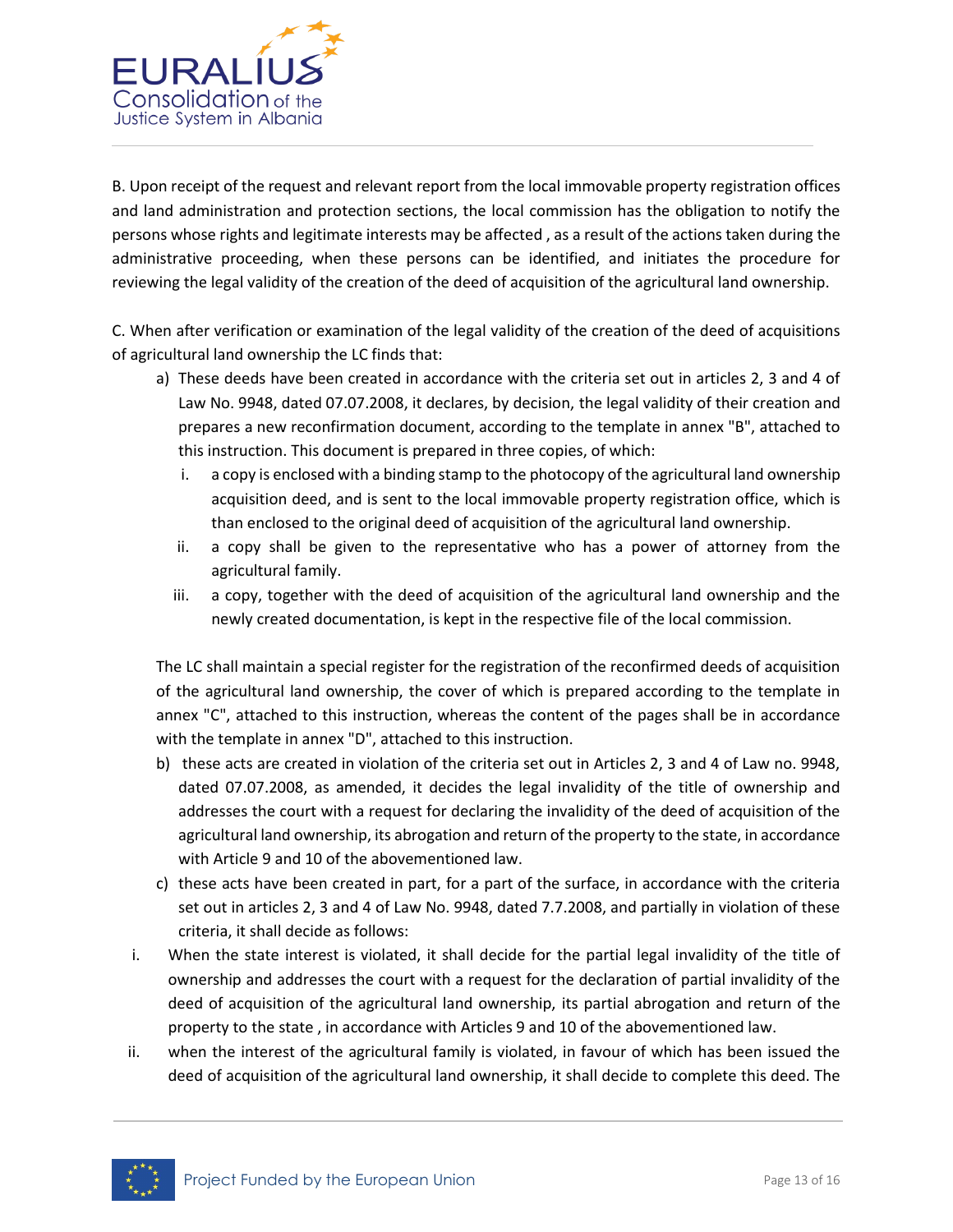

decision is titled "Decision to complete the deed of acquisitions of agricultural land ownership" and is prepared in three original copies, of which:

- a copy is enclosed with a binding stamp to the photocopy of the agricultural land ownership acquisition deed, and is sent to the local immovable property registration office, to be enclosed to the original deed of acquisition of the agricultural land ownership.

- a copy shall be given to the representative who has a power of attorney from the agricultural family.

- a copy, together with the deed of acquisition of the agricultural land ownership and the newly created documentation, is kept in the respective file of the local commission.

The LC shall have the obligation to maintain a special register for all the deeds of acquisition of the agricultural land ownership, for which it has decided to complete. The cover of the register shall be entitled "Register of Decisions for Completion of Deeds of Acquisitions of the ownership of the Agricultural Land", whereas in the internal pages of the register shall be recorded the data of the decision for completing the deed of acquisition of ownership of the agricultural land and its enacting clause.

In no case, shall the completion of deficiencies or irregularities of the deed of acquisition of the agricultural land ownership aim to:

- change the legal status of ownership;

- increase the agricultural land area more than the surface determined in the deed of acquisition of the agricultural land ownership;

- changing the location of the parcels, as defined in the deed of acquisition of the agricultural land ownership.

Ç. For claims of individuals to abolish the deed of acquisition of the agricultural land ownership of someone else, arguing that it is given in violation of the law, the LC shall decide to proceed with their examination.

D. The Minister of the Interior, the Minister of Justice, the Minister of Agriculture, Food and Consumer Protection and the Governmental Land Commission shall be responsible for the enforcement of this Instruction by their respective subordinate institutions.

DH. The Technical Secretariat of the Government Land Commission, and the local commissions of property titles examination shall be responsible for the enforcement of this Instruction.

This Instruction shall enter into force after its publication in the Official Gazette.

PRIME MINISTER Sali Berisha

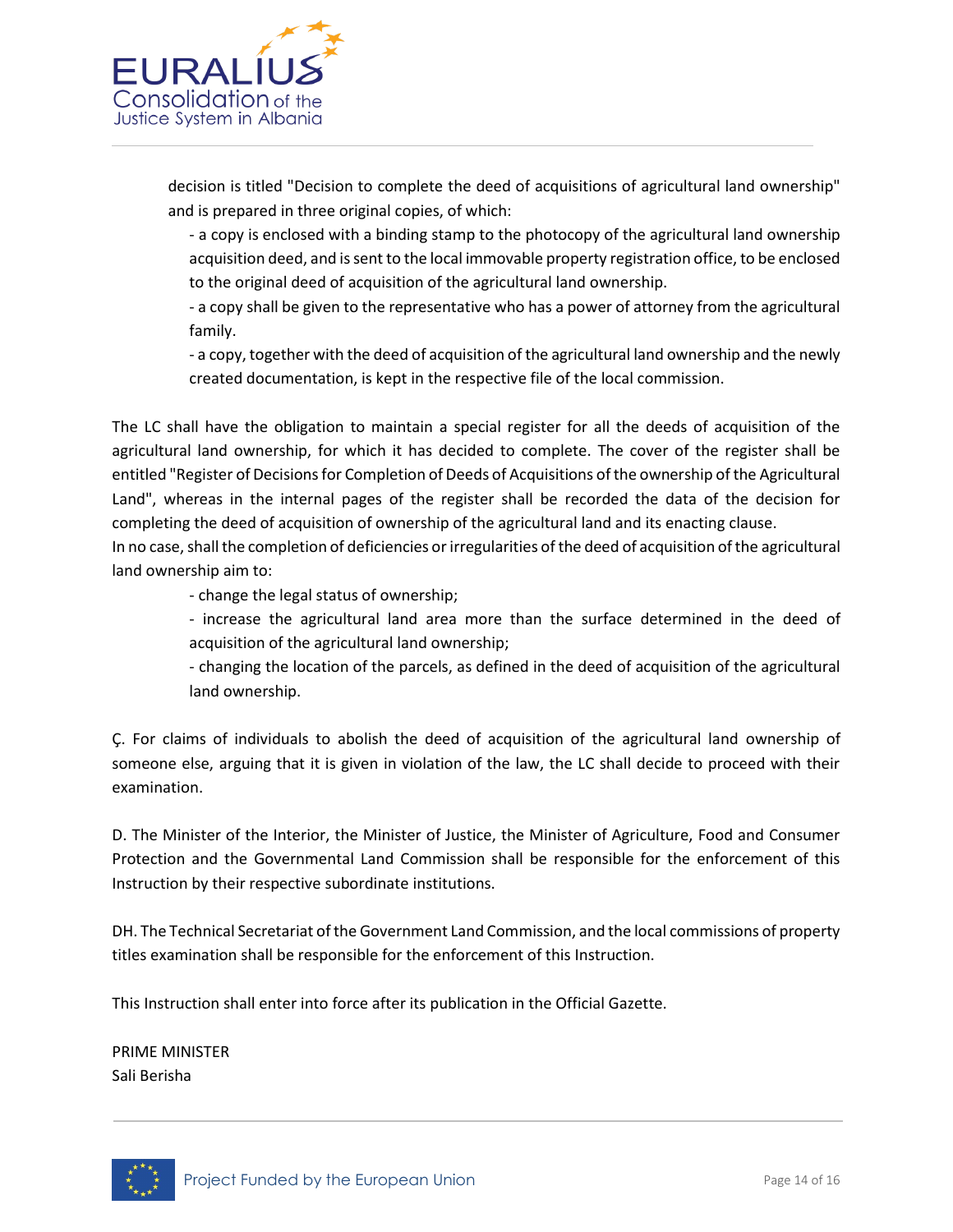

Annex B



## **REPUBLIC OF ALBANIA REGION \_\_\_\_\_\_\_\_\_\_\_\_\_ LOCAL COMMISSION FOR VERIFICATION OF AGRICULTURAL LAND OWNERSHIP TITLES**

Reg. No. \_\_\_\_\_\_\_\_\_\_\_\_

## **DEED FOR RECONFIRMATION**

## **OF THE AGRICULTURAL LAND OWNERSHIP TITLE**

Pursuant to Law No. 9948, dated 07.07.2008 "On the examination of the legal validity of ownership titles on agricultural land", and the relevant bylaws, the local commission for verification of agricultural land ownership titles by decision no. .\_\_\_\_\_\_\_,, dated \_\_\_\_\_\_\_, decided to reconfirm the deed of acquisition of land ownership no. \_\_\_\_\_\_, date \_\_\_\_\_\_, in the name of Mr. \_\_\_\_\_\_, issued by the land commission of the village \_\_\_\_\_\_, commune\_\_\_\_\_\_, which contains the following parcels:

| No.        |                           | Location      |                   | Surface | Cadastral item |  |  |
|------------|---------------------------|---------------|-------------------|---------|----------------|--|--|
|            | No. of the<br>Name of the |               | No. of the parcel |         |                |  |  |
|            | parcel                    | parcel 1:5000 | 1:2500            |         |                |  |  |
| $\vert$ 1. |                           |               |                   |         |                |  |  |
|            |                           |               |                   |         |                |  |  |
|            |                           |               |                   |         |                |  |  |
|            |                           |               |                   |         |                |  |  |
|            |                           |               |                   |         |                |  |  |

This document is prepared in three copies:

1. A copy is sent to the IPRO to be attached to the deed of acquisition of the agricultural land ownership. 2. A copy shall be given to the representative with power of attorney from the agricultural family. 3. A copy shall be kept in the respective file of the local commission and shall be registered in the special register "On registration of the reconfirmed deeds of acquisition of the agricultural land ownership"

\_\_\_\_\_\_\_\_\_\_\_\_\_\_\_\_\_\_ \_\_\_\_\_\_\_\_\_\_\_\_

LC DIRECTOR PREFECT